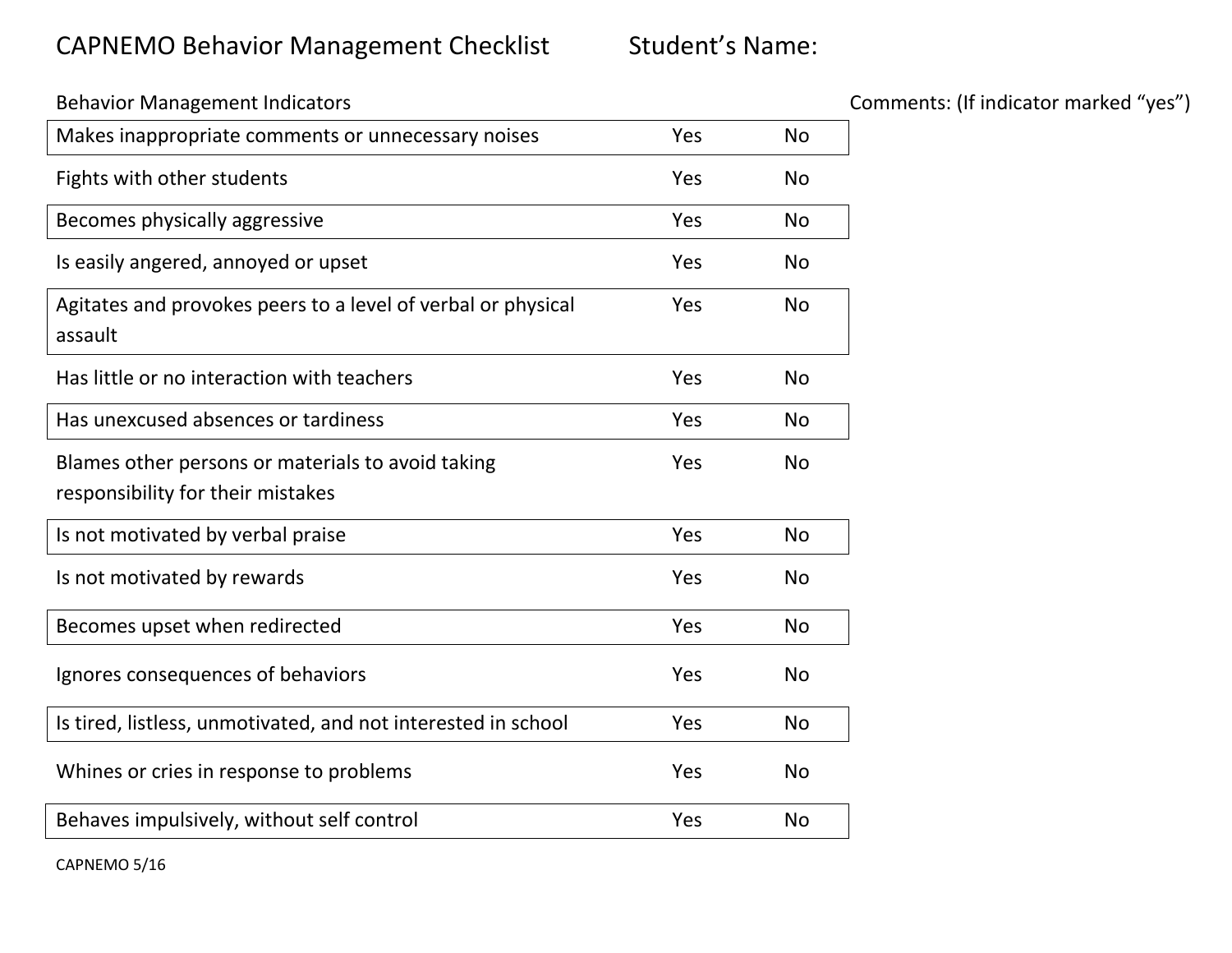| Does not change negative behavior from one situation to another | No |  |
|-----------------------------------------------------------------|----|--|
|-----------------------------------------------------------------|----|--|

| Does not follow rules                                              | Yes | <b>No</b> |
|--------------------------------------------------------------------|-----|-----------|
| Is unable to work independently                                    | Yes | <b>No</b> |
| Does not respond appropriately to environmental cues from others   | Yes | <b>No</b> |
| Has difficulty in following simple directions                      | Yes | <b>No</b> |
| Is unable to regain control within 5 to 10 minutes of an incident  | Yes | <b>No</b> |
| Gets agitated when other children invade personal space            | Yes | <b>No</b> |
| Has trouble transitioning from one activity to the next            | Yes | <b>No</b> |
| Is unwilling to share toys or materials                            | Yes | <b>No</b> |
| Unusual or unscheduled changes in the day intensifies behaviors    | Yes | <b>No</b> |
| Behaviors escalate during certain times of day                     | Yes | <b>No</b> |
| Is destructive to materials or toys                                | Yes | <b>No</b> |
| Physically hurts children, seemingly unprovoked                    | Yes | <b>No</b> |
| Has trouble sitting still or resting during quiet times of the day | Yes | <b>No</b> |
| Is physically aggressive with adults who attempt to redirect them  | Yes | <b>No</b> |
| Shows interest in the feelings of others                           | Yes | <b>No</b> |
| Uses foal or inappropriate language                                | Yes | <b>No</b> |

CAPNEMO 5/16